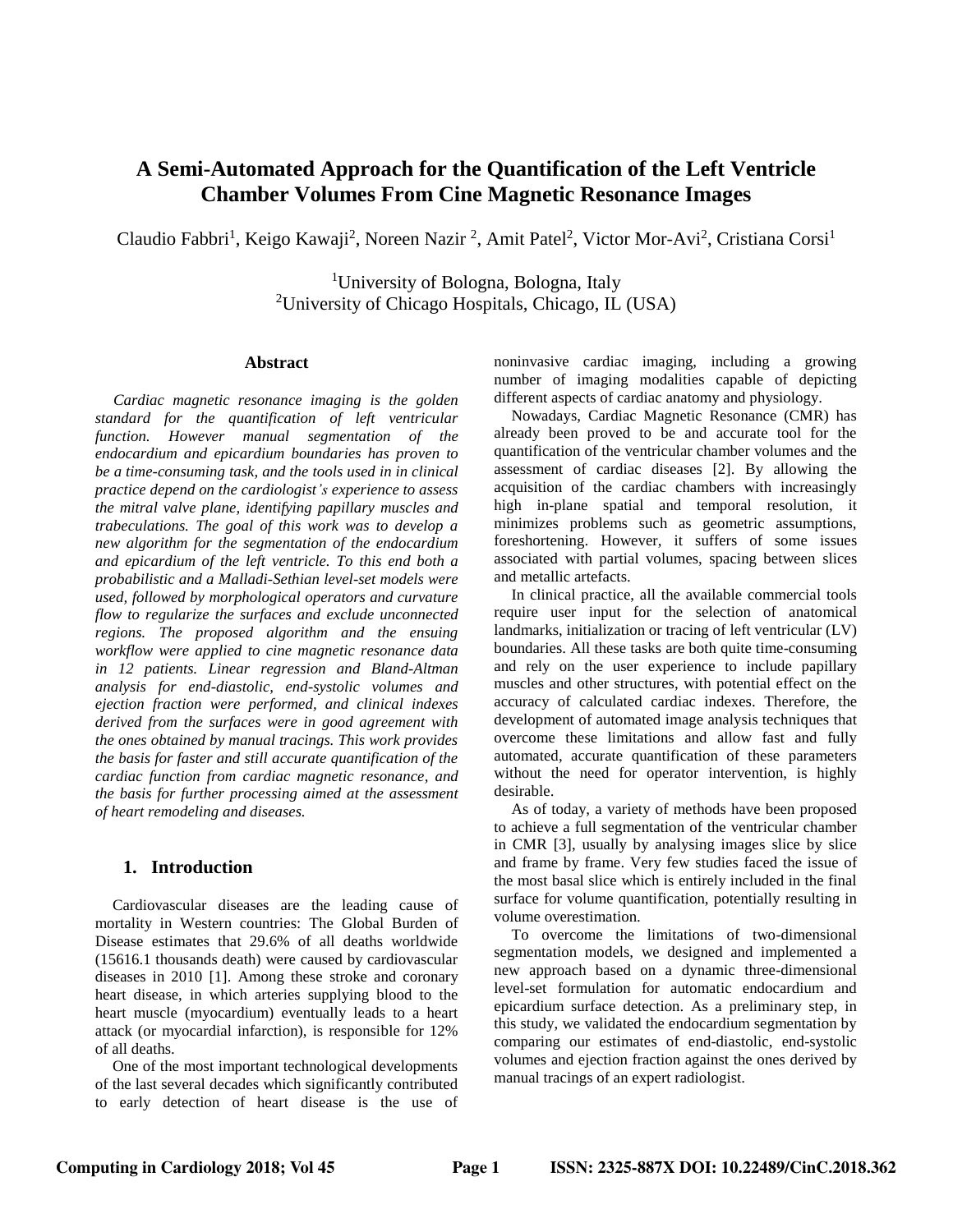# **2. Methods**

## **2.1 CMR imaging and population**

Data from twelve patients (10 males, mean age:  $63\pm10$ ) years) with heart failure, which already underwent CMR imaging for the assessment of heart function and scar burden were analyzed. Short-axis, 2-chamber, 4-chamber and 3-chamber ECG gated sequences were used; the sequences were acquired using a Philips 1.5 Tesla scanner.

The acquired image pixel spacings were ranging from 0.5 to 0.7 *mm*; moreover, for the short-axis sequence, spacing between slices was 10 *mm* and slice thickness was 6 *mm.* Temporal resolution was 30 frames per cardiac cycle.

Cine MR data were obtained from the Cardiac Imaging Laboratories at the University of Chicago Hospitals, these data were acquired using a Philips Scanner running at 1.5 Tesla. Reference measurements were obtained by manual tracing performed by an expert, using an in-house developed software package. LV trabeculations and papillary muscles were included within the left ventricle cavity, according to the American Society of Cardiologist guidelines [4].

## **2.2. Image processing**

To constrain the segmentation inside the boundaries of the LV chambers a moving mitral valve (MV) plane was generated and the position of the apex was specified inside a three-dimensional rendering of 2-Chamber and 4- Chamber views of the heart.

To generate the MV plane a set of at least three points was selected in the End-Diastole and End-Systole frames, every point in the ED is associated with another one in ES and then the position is interpolated during the cycle.

Then for every frame the plane that minimizes the distance between the set of points is calculated.

For the detection of the endocardial boundaries of the LV a probabilistic level-set was applied [5]. The model is initialized on all the planes between the MV plane and the apex, using and ellipsoid centered whose main axis is defined by the intersection of the 2-Chamber view plane and the 4-Chamber view. The differential equation that drives the level-set model considers the different resolution in the perpendicular direction (which is the spacing between slices) and inside the plane (given by the image pixel spacing).

Since the probabilistic model output not only detects the desired region of the LV but also other neighboring objects of similar intensity (such as the right ventricle), a series of morphological operator and connectivity checks were applied to the segmentation.

First every unconnected region was erased, then the



Fig 1. Endocardial (red) and epicardial (green) contours detected at ED (left) and ES (right) on slice at the mid level of the left ventricle.

center and size of the segmented region were calculated in each plane and if the difference between following frames was too big the segmentation was adjusted using the mask obtained from the previous frame, then a regularization step using curvature flow was applied to smooth the resulting boundaries.

The resulting segmentation is then used to initialize the level-set model in the following frame, cutting the time needed to reach the end of the level-set evolution.

After the segmentation of the endocardium boundaries is completed, a Malladi-Sethian level-set model [6] is applied to detect the epicardium. The level-set function used as initial condition for the model is obtained by reinitializing the previously obtained contours and adding an offset to ensure that the solution adheres to the epicardium boundaries.

Statistical analysis was performed using Excel, Correlation Analysis was conducted for the End-Diastolic Volume, End Systolic Volume and the Ejection Fraction.

### **3. Results**

The tool for dynamic volume and mass quantification from was developed and implemented in MATLAB and tested on a laptop with an i7-7600M Processor with 16 GB of Ram.

Time required for the segmentation of a full Cine sequence depends on its size and on the number of frames acquired. Average time for a data set of 40 frames, 10 slices and 200 voxel side was about five minutes.

End-diastolic and end-systolic volumes measured from conventional semi-automated tracings ranged widely from 78 to 176 ml and from 48 to 124 ml, respectively, reflecting the inhomogeneity of the study group.

An example of detected endocardial and epicardial contours at mid-level of the ventricle is shown in Figure 1.

In Figure 2 there are the resulting graphs with linear regression and Bland-Altman analysis between the proposed algorithm and a manually traced reference for EDV and ESV. Linear regression analysis between the proposed approach and the reference volume values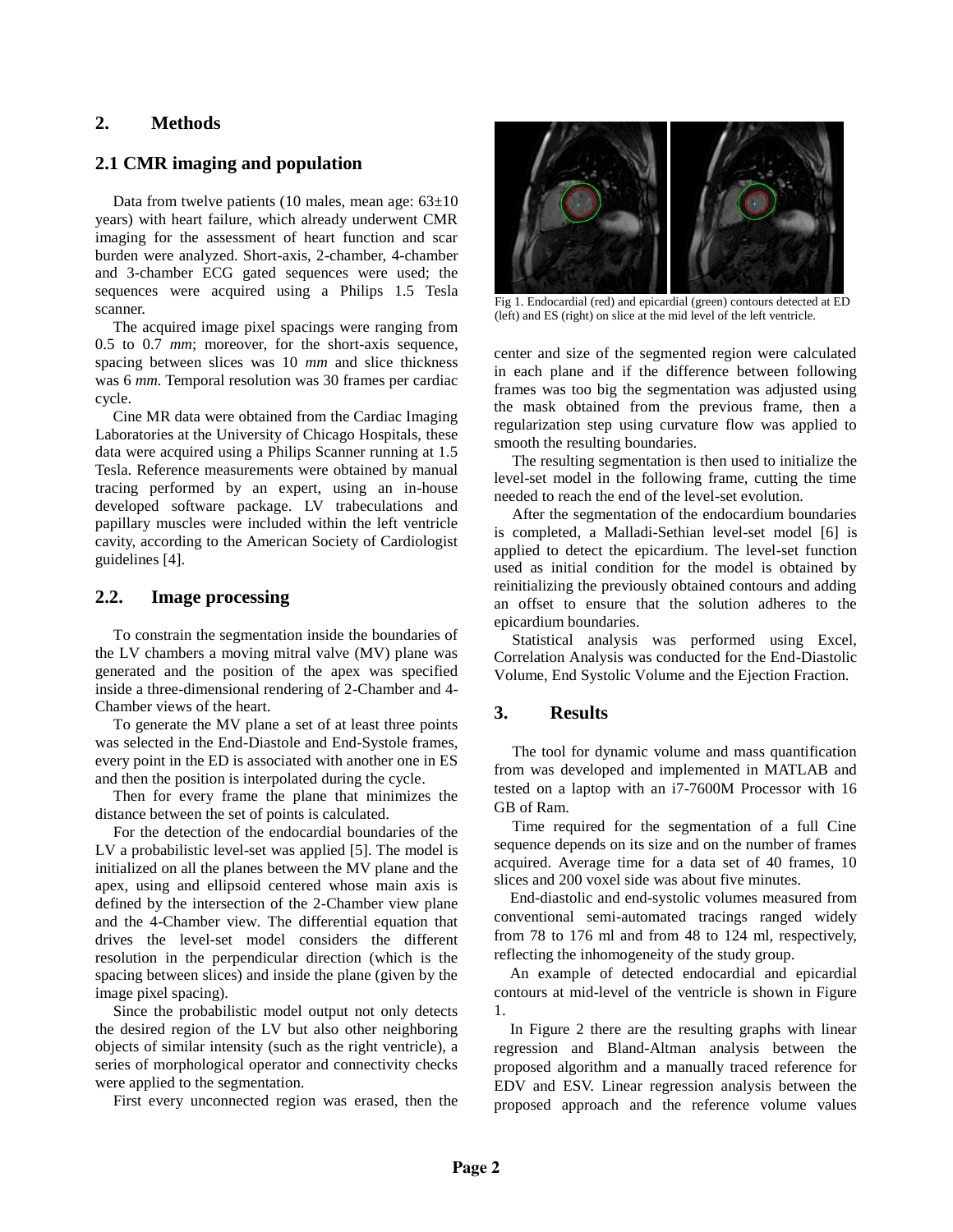

Fig 2. Correlation analysis (top row) and Bland-Altman plots (bottom plots) between EDV, ESV, EF computed applying the proposed approach and reference values from manual tracings.



Fig 3. Volume-Time curves for the twelve patients analyzed in this study

resulted in very good correlation coefficients and regression slopes near 1.0 for both end-diastolic and endsystolic volumes (EDV:  $r=0.99$ ,  $y=0.9x+15.3$ ; ESV:  $r=0.94$ ,  $y=1.0.x+2.7$ ). LV ejection fraction resulted in a correlation coefficient of  $r=0.91$ ,  $y=0.85x+0.1$ ). Bland-Altman analysis shows small biases between the computed parameters and the reference technique for EDV, ESV and EF (bias: 7.9 ml; 0.8 ml and 4% respectively). These biases reflected systematic errors of 6.0%, 1.0% and 10.3% of the corresponding mean values. The 95% limits of agreement were relatively narrow (EDV: 9.7 ml, ESV: 8.8 ml, EF: 10%), corresponding to

Volume time curves are available through the cardiac cycle as shown in in Figure 3.

#### **4. Discussion and conclusion**

The proposed algorithm allows a faster quantification of the LV chamber volume throughout the cardiac cycle compared to the time-consuming manual measurements limited to end-diastolic and end systolic frames for cardiac function evaluation. Importantly the proposed approach makes available volume-time curves thus allowing diastolic and systolic function in addition to ejection fraction.

Moreover, the proposed approach provides a solution for partial volume error correction, through the definition of a moving MV plane which eliminates the need for subjective slice selection and ensuing errors in LV volume measurements.

Validation of the new designed approach against volumes derived from manual tracings from expert cardiologist's shows promising results for EDV. ESV quantification showed lower levels of agreement probably as a consequence of a partial volume effect affecting reference ESV values, in which the basal slices are entirely considered. Consequently, also EF suffers from the same potential issue.

In the next future, the three-dimensional models will be integrated with data from other sequences already available, such as delayed enhancement or fast strain